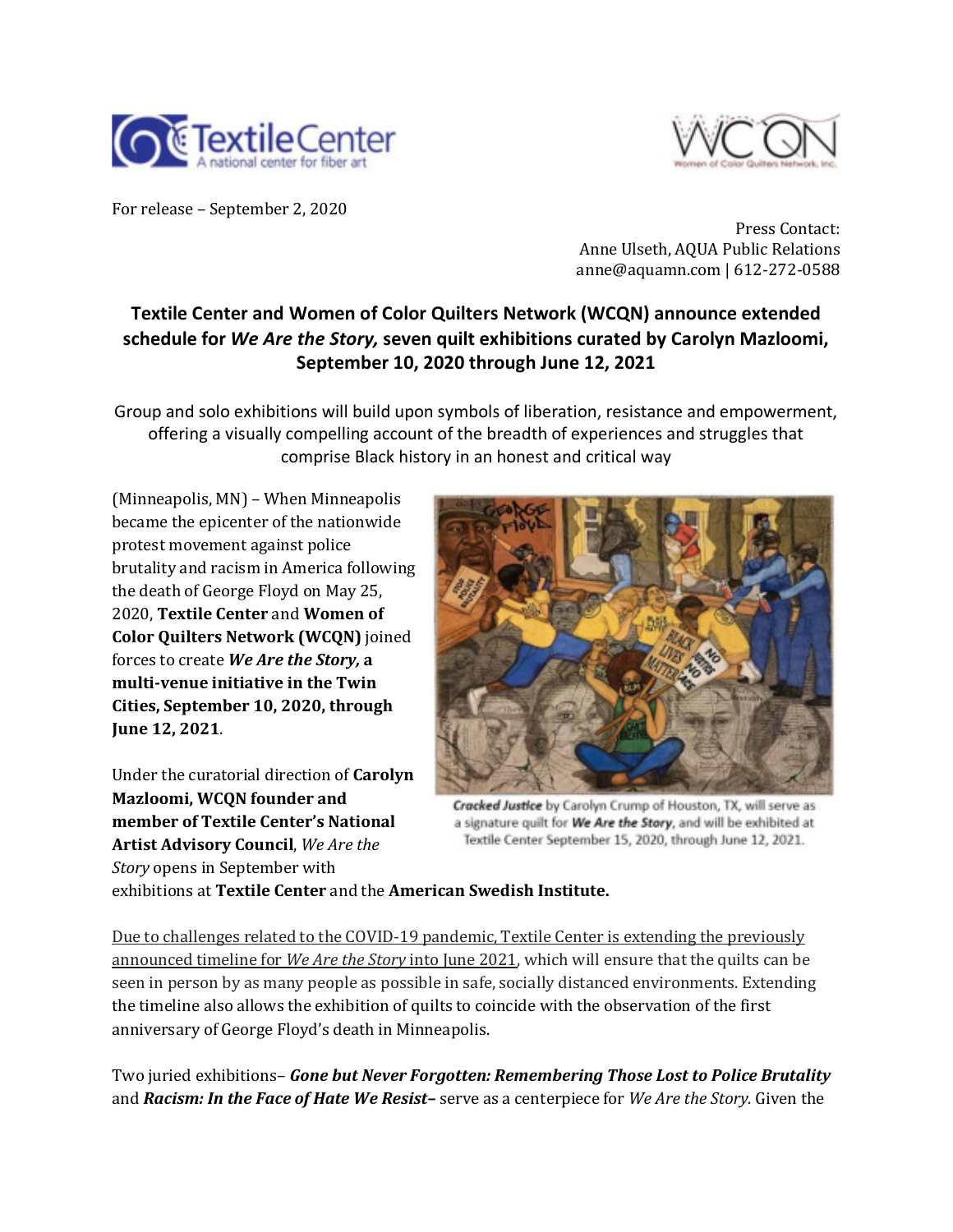urgency of these issues in America, quilters from around the nation worked under an extremely tight creative timeline. The calls were open in mid-June to all artists regardless of age, color, national origin, citizenship status, race, religion, creed, gender, sexual orientation, gender identity in mid-June, and 423 quilts were submitted by the July 31 deadline. Mazloomi selected 89 **quilts for the two exhibitions**. Today, Textile Center and WCQN announce the quilts selected for these exhibitions below.

As part of We Are the Story, the American Swedish Institute will present the Minnesota **premiere of WCQN's We Who Believe in Freedom September 10 through November 1, 2020.** Assembled in 2016 to honor the 55<sup>th</sup> anniversary of the Freedom Riders, *We Who Believe in Freedom* represents works by members of WCQN that tell the story of the African American Experience.

*We Are the Story* also includes four solo exhibitions. *I Wish I Knew How it Feels to be Free* (Quilts by Dorothy Burge, Chicago, IL) will be presented at Textile Center September 29 through **December 24, 2020.** The venues and dates for the following three venues will be announced soon: *Sacred Invocations* (Quilts by Sylvia Hernandez, Brooklyn, NY); *The Protest Series* (Quilts by Penny Mateer, Pittsburgh, PA); and *Freedom Rising: I Am the Story* (Quilts by L'Merchie Frazier, Boston, MA.)

Select quilts will also be presented with community partners later this winter and spring including the University of Minnesota's Weisman Art Museum, Division of Indian Work in South Minneapolis, the University of Minnesota's Robert J. Jones Urban Research and Outreach-**Engagement Center** in North Minneapolis, **Homewood Studios** in North Minneapolis, **Studio 106** in Burnsville, and St. Catherine University's Apparel, Merchandising and Design Gallery.

A series of Zoom talks, including *We Are the Story: Let's Talk about Race* presented by Textile Center, WCQN and Friends, will be announced soon. These Zoom presentations will focus on issues of police brutality, racism, and inequities in America in support of Black Lives Matter, as well as introduce the more than 100 quilters featured in these exhibitions. The Zoom talks will be open to the public.

## **ABOUT WE ARE THE STORY - FROM CURATOR CAROLYN MAZLOOMI**

"George Floyd's cry to his Mama for maternal help, mirrors a symbolic guttural cry for help from the belly of our nation," Mazloomi says. "Our citizens are crying out for protection, comfort, and education. In response to that cry, and to help educate the public on brutality, inequities, and racism in America, Textile Center and the Women of Color Quilters Network (WCQN) and Friends, together, are sponsoring a series of art quilt exhibitions. Collectively the exhibition quilts will tell the unsung stories that affect our understanding and inspire our resolve to end this unholy trinity of societal ills. The series will be organized around the following themes: remembering those lost to police brutality, history of civil rights, and racism in America.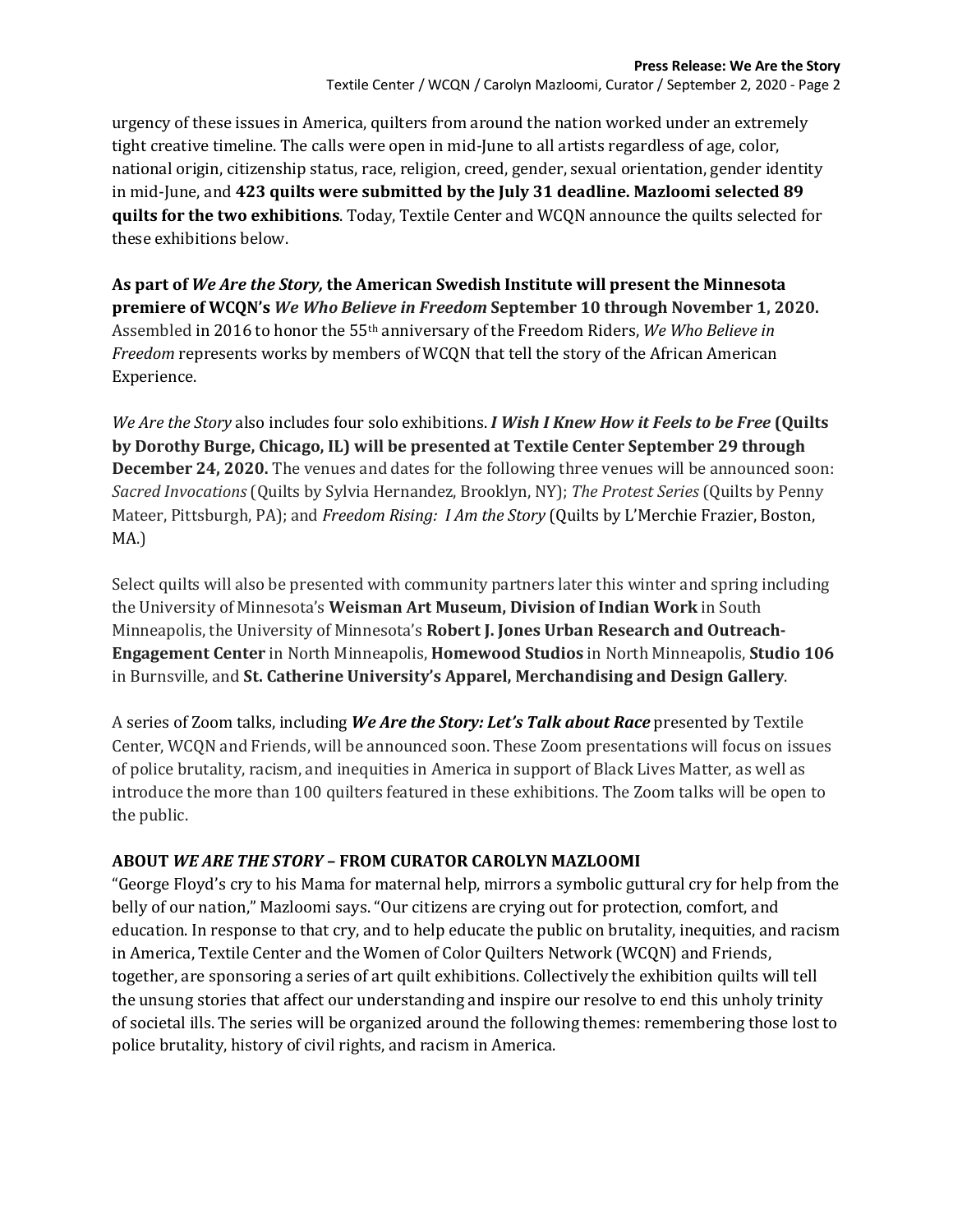Textile Center / WCQN / Carolyn Mazloomi, Curator / September 2, 2020 - Page 3

"Throughout history, Black liberation movements have been deeply influenced by our cultural gifts and have often birthed new and beautiful forms of creative expression," Mazloomi adds. "Artistic production, as seen throughout the Civil Rights, Black Arts, and Black Power movements, has operated as a vehicle for change and consciousness raising alongside the protests and organizing efforts employed by Black communities across the U.S.

"We at WCQN feel compelled to follow the blueprint of our ancestors, using the work of our hands as tools for storytelling and social change," adds Mazloomi, who founded WCQN in 1985. "Quilting has long served as an act of self-determination and community support within African American history. The creativity and support manifested by enslaved women through quiltmaking directly informed the work of the quilting bees of the 60s and 70s whose work funneled social, financial and education resources into the fight for freedom and civil rights. As cultural stewards in today's fight for justice, our mission is no different."

## *WE ARE THE STOR***Y CALENDAR OF SCHEDULED EXHIBITIONS**

*All seven exhibitions will also be presented virtually on the websites of Textile Center & WCQN. A comprehensive list of exhibition hours will be posted at textilecentermn.org. All exhibitions will be free and open to the public, but appointments may be required at venues due to the COVID pandemic.*

## *We Are the Story* **– Exhibition #1**

### *Gone but Never Forgotten: Remembering Those Lost to Police Brutality* **Textile Center, Joan Mondale Gallery**

# **September 15 through December 24, 2020**

*Gone but Never Forgotten: Remembering Those Lost to Police Brutality* is a national juried exhibition showcasing 26 quilts that honor those whose lives were violently ended due to police negligence and brutality and critiques the targeting and criminalization of Black bodies throughout history.

Enee Abelman (St. Petersburg, FL) - Say Their Names! Linda Asbury (Stone Mountain, GA) – *Her Name is Beloved Speak Her Name: Secoriea Turner* Sharon V. Buck (Newport, TN) - *Don't Let My Name Fade Away* Ora Clay (Oakland, CA) – *And Counting...* Donnette A. Cooper (Washington, DC) - *Justice Flatlined* Cheryl M. Coulter (Bloomington, MN) – Last Cry Rebecca Cynamon-Murphy (Wheaton, IL) – *Everybody Gonna Shine* Deborah Fell (Champaign, IL) - *WRITING* on the Wall Gloria Gammage Davis (Philadelphia, PA) – *Hands Up* Gwen Gordon (Tucker, GA) - *Know Their Faces* Marilyn Hamilton Jackson (Springfield Gardens, NY) – *Say Their Names* Gloria Kellon (Shaker Heights, OH) – *Emanuel Nine Martyrs* Susan Brubaker Knapp (Chapel Hill, NC) – *I'll Fly Away* Angela Lanier (Oxon Hills, MD) - *Inspangered* Carol Larson (Petaluma, CA) - Somebody's Child Zoe Lautz (Minneapolis, MN) - Sandra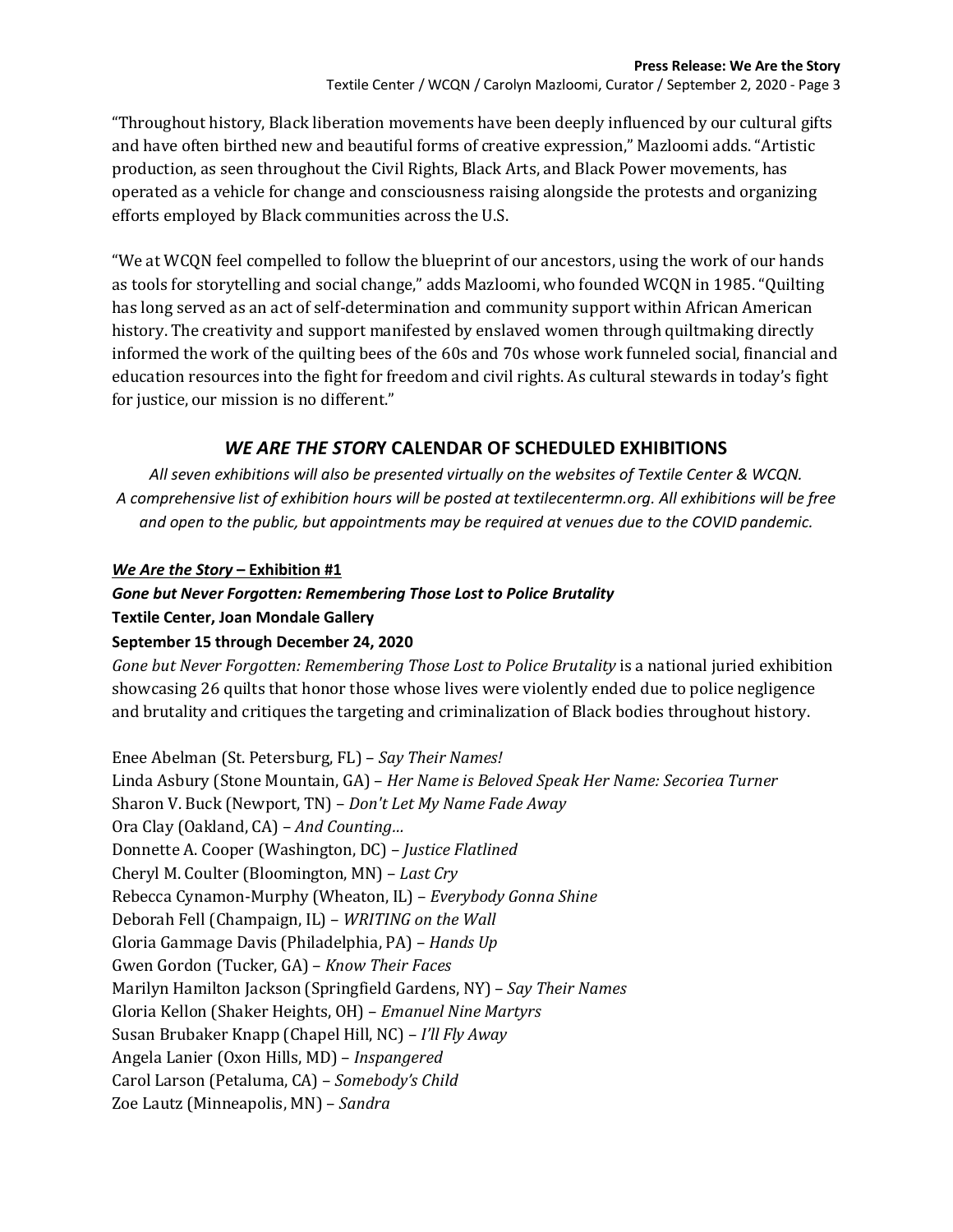#### **Press Release: We Are the Story**

Textile Center / WCQN / Carolyn Mazloomi, Curator / September 2, 2020 - Page 4

Tomasita Louviere-Ligons (Austin, TX) – *Invocation* Clara Nartey (West Haven, CT) - Charleena Gwen Triay Samuels (Albuquerque, NM) - View of Heaven from My Window Gwen Schagrin (Minneapolis, MN) – *George Floyd: A Tipping Point* Jill Slipper Scholtz (Eden Prairie, MN) – *Not Minnesota Nice* Carole Gary Staples (West Chester, OH) – *Corona Virus with Police Brutality on the Fringe* Jane Hill Stokes (Lewes, DE) – *How Many Deaths Will it Take* Dixie L. Walker (Clinton, MA) - *Justice* Janice Willis (Altadena, CA) – A Mother's Lament Sauda A. Zahra (Durham, NC) - Mourning

#### *We Are the Story* **– Exhibition #2**

#### *Racism: In the Face of Hate We Resist*

## **Textile Center, Joan Mondale Gallery, Mary Giles Gallery, Community Gallery March 26 through June 12, 2021**

An international juried exhibition featuring 63 quilts, *Racism: In the Face of Hate We Resist* builds on these narratives by sharing the stories of resistance and fortitude that have been integral to the survival of Black people in America. During this time, quilts from the other *We Are the Story* exhibitions are intended to be exhibited at venues to be determined as part of a community-wide outreach initiative, providing an opportunity for our community to have one last comprehensive viewing as our community observes the first anniversary of George Floyd's death.

Allyson Allen (Sun City, CA) – *Enough* Dianne D. Gates-Anderson (Union City, CA) – *And It's Very Big AND* Gwendolyn Aqui-Brooks (Wesley Chapel, FL) – *The Fight Continues* Ellen M. Blalock (Syracuse, NY) – *Murder* Annie Chen (Minneapolis MN) - Generational Talks Tambra Chisolm (Baltimore, MD) - Say Their Name Ora Clay (Oakland, CA) - *Massacres!!* Holly Cole (Triangle, VA) - *Don't Shoot* Laura M. Croom (Cleveland, OH) – *Equality for All* Carolyn Crump (Houston, TX) - Cracked Justice Carolyn Crump (Houston, TX) - *Waiting to Have My Say* Norma J. Dixon (Cleveland, OH) - *How Life Slips Away* Eileen Doughty (Vienna, VA) - *Dancing in Spite of Tear(s)/Gas* Jacqueline Dukes (Cleveland, OH) – *Lola's Lament* Michelle Flamer (Philadelphia, PA) - Dear White People Renée Fleuranges-Valdes (North Charleston, SC) – *The COLORism of America* Jeanette Floyd (Gonzalez, LA) – *Man with Locs (Handsome)* Zinda Foster (Seattle, WA) - The Threat Continues - Bite Back Marjorie Diggs Freeman (Durham, NC) – *Different Targets ...Why?* Lynette Gallon-Harrell (Seattle, WA) - The Letter Gloria Gammage Davis (Philadelphia, PA) – *Shirley*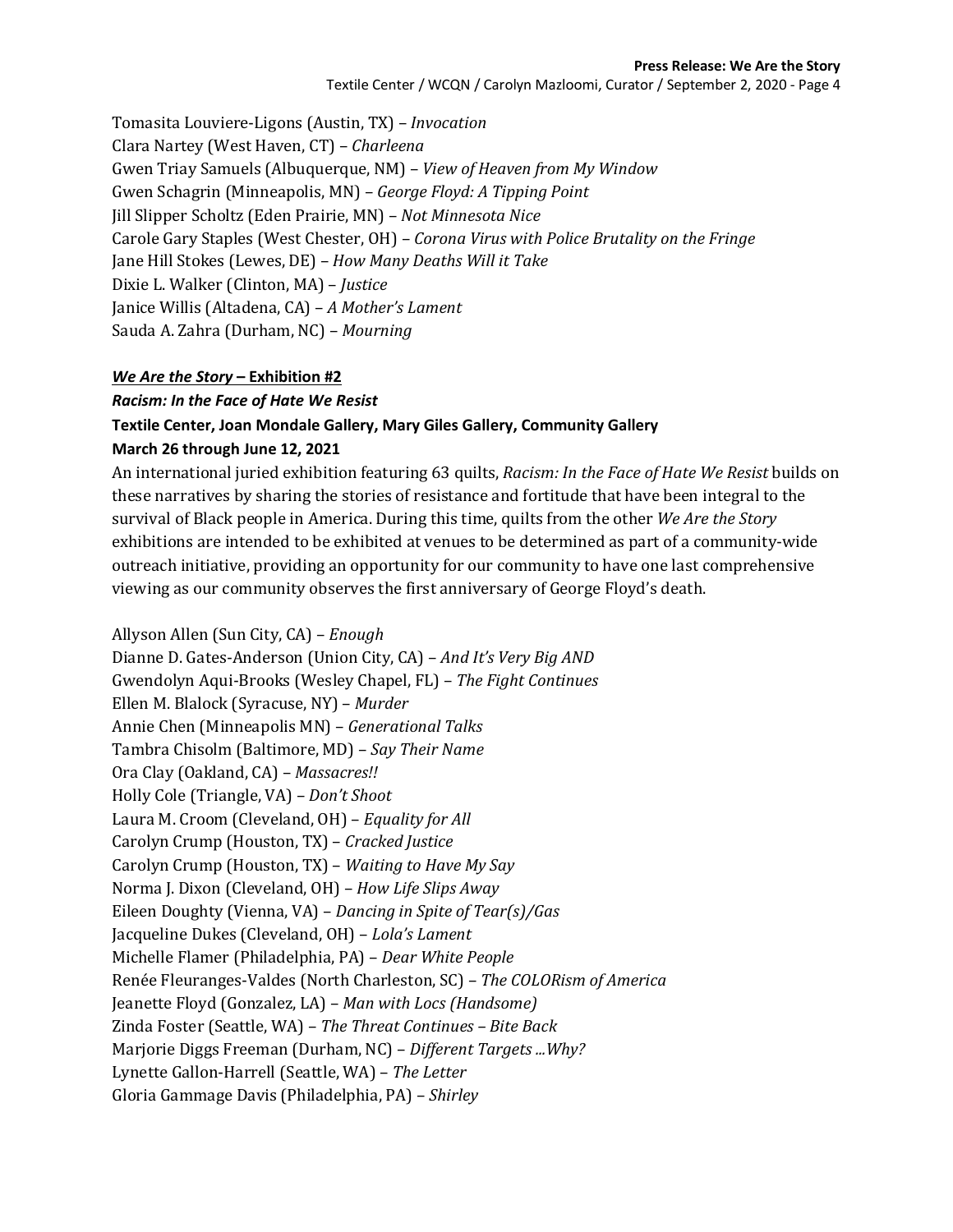#### **Press Release: We Are the Story**

Mimi Goodwin (St. Paul, MN) – We Rise Up Over and Around ALL Fences Edith Gross (Belle Chasse, LA) - Generational March Maude Wallis Haeger (West Chester, OH) – *Icons of Despair* Deborah A. Moore Harris (Helotes, Texas) – *American Legacy* Peggie Hartwell (Summerville, SC) – *Breath* Cheryl Willis Hudson (East Orange, NJ – *Great Day the Righteous Marching* Ingrid Humphrey (St. Augustine, FL) – *Mother Akoben* Christina E. Johnson (Philadelphia, PA) – *Mama Floyd* Maureen O. Johnson (Lakeville, MN) - *Chaos in the City* Gloria Kellon (Shaker Heights, OH) - Dawn at the *Million Man March* Sharon Kerry-Harlan (Wauwatosa, WI) - *Bloody Sunday* Beverly Kirk (Oklahoma City, OK) - The Sipuel Legacy Evelyn Oliver Knight (Waterbury, CT) – *Black and Blue* Evelyn Oliver Knight (Waterbury, CT) - Actions Speak Louder Than... Viola Burley Leak (Washington, DC) – *Black Lives Matter* Viola Burley Leak (Washington, DC) - *In the Face of Hate We Resist* Betty Leacraft (Philadelphia, PA) – *Nation Time 2020: Power and Protection from Racial Terrorism* Cynthia Lockhart (Cincinnati, OH) – *Enough is Enough: Stop the Killing* Lisa Longacher (Castle Rock, CO) - *No Justice, No Peace* Ann Baldwin May (Santa Cruz, CA) – Let Us Breathe Ed Johnetta Miller (Hartford, CT) - *I Have Lived With Injustice All My Life* Sandra Noble (Warrensville Heights, OH) - To Serve & Protect Bobbe Shapiro Nolan (Eagle Lake, TX) – *Flyover Series #5: Chains, Rope, Shame* Mary D. Pinckney (Cleveland, OH) – *When Will the Chains Be Broken?* Ellaree Pray (Piscataway, NJ) – Urban Jungle Susi Ryan (Worcester, MA) - We Are All Homosapiens Gwen Triay Samuels (Albuquerque, NM) - *Hard Times Require Furious Dancing* Lorrin Arrington Savage (San Antonio, Texas) – *Pushing the Envelope* Marlene Seabrook (Charleston, SC) - *I Just Want to Get Home* Barbara Sferra (Cincinnati, OH) - *Redlining* Ruth Smith (Aptos, CA) - *Reckoning* Carole Gary Staples (West Chester, OH) - Defeat Racism Felecia Tinker (Columbus, OH) - Say Her Name O Jean Thomas Richmond (San Antonio, TX) – *Black Lives Matter* Deanna Tyson (London, England) – *It Is History* Mary Vaneecke (Tucson, AZ) - White Silence is Violence Mary Vaneecke (Tucson, AZ) – *Unraveling the Case for Reparations* Brenetta Ward (Seattle, WA) - Sorrow, Grief and Righteous RAGE Kathy Weaver (Chicago, IL) - Panopticon Trish Williams (Peoria, IL) – *A Triptych of Evil* – *(See No Evil, Speak No Evil, and Hear No Evil)* Trish Williams (Peoria, IL) – *Stolen Girls* Sauda A. Zahra (Durham, NC) - Count Us In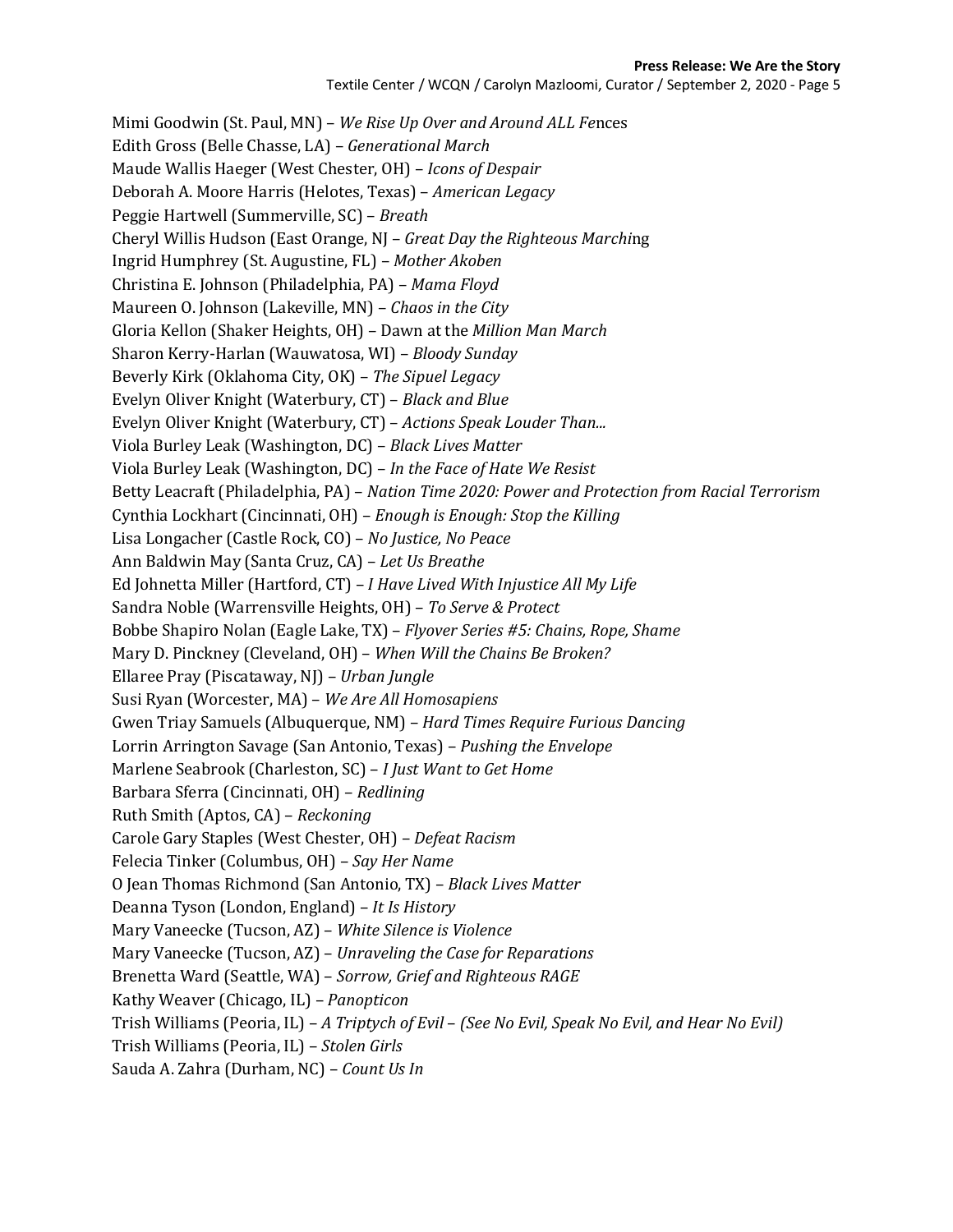### *We Are the Story* **– Exhibition #3**

## *We Who Believe in Freedom* **(Quilts by members of WCQN)**

## **American Swedish Institute, Osher Gallery**

## **September 10 through November 1, 2020**

*We Who Believe in Freedom* was first presented in 2016 to honor the 55<sup>th</sup> anniversary of the Freedom Riders, and it represents works by members of WCON that tell the story of the African American Experience. This exhibition is free to the public — visit  $\frac{asimn.org/reopening$  to get your free ticket to visit this exhibition. Select "We Are the Story - Registration."

### *We Are the Story* **– Exhibition #4**

## *I Wish I Knew How it Feels to be Free* **(Quilts by Dorothy Burge, Chicago, IL)**

### **Textile Center, Community Gallery**

## **September 29 through December 24, 2020**

Dorothy Burge, a member of WCQN, is a multimedia artist and community activist who is inspired by both historic and current social justice issues. She is one of the strongest voices in Chicago for police accountability and reparations for survivors of police torture. Dorothy will be a featured guest in our Zoom *Let's Talk About Race* conversations.

# *WE ARE THE STOR***Y EXHIBITIONS TO BE SCHEDULED SOON**

## *We Are the Story* **– Exhibition #5**

## *The Protest Series* **(Quilts by Penny Mateer, Pittsburgh, PA)**

Penny Mateer, artist/activist, works with textiles and recycled materials. Her art is rooted in quilting and embroidery, traditionally thought of as "women's work." Drawing from this rich history of creating functional objects intended to provide warmth and comfort, she chooses fabric as her primary material to establish connection through shared experience and spark discussion around current events. Her social practice centers on a community-made public art project to promote voting.

### *We Are the Story* **– Exhibition #6**

## *Freedom Rising: I Am the Story* **(Quilts by L'Merchie Frazier, Boston, MA)**

L'Merchie Frazier, a public fiber artist, quilter, historian, innovator, poet and holographer, has served the artistic community for more than 25 years nationally and internationally with visual and performance art residencies in Boston, Brazil, Taiwan, Costa Rica, Africa, France, and Cuba. A public lecturer and community workshop presenter, her spatial and social justice artistic work activates youth and adults in a co-design model that reflects the participants as creative actors and their occupancy in democratizing the socio-economic political landscape.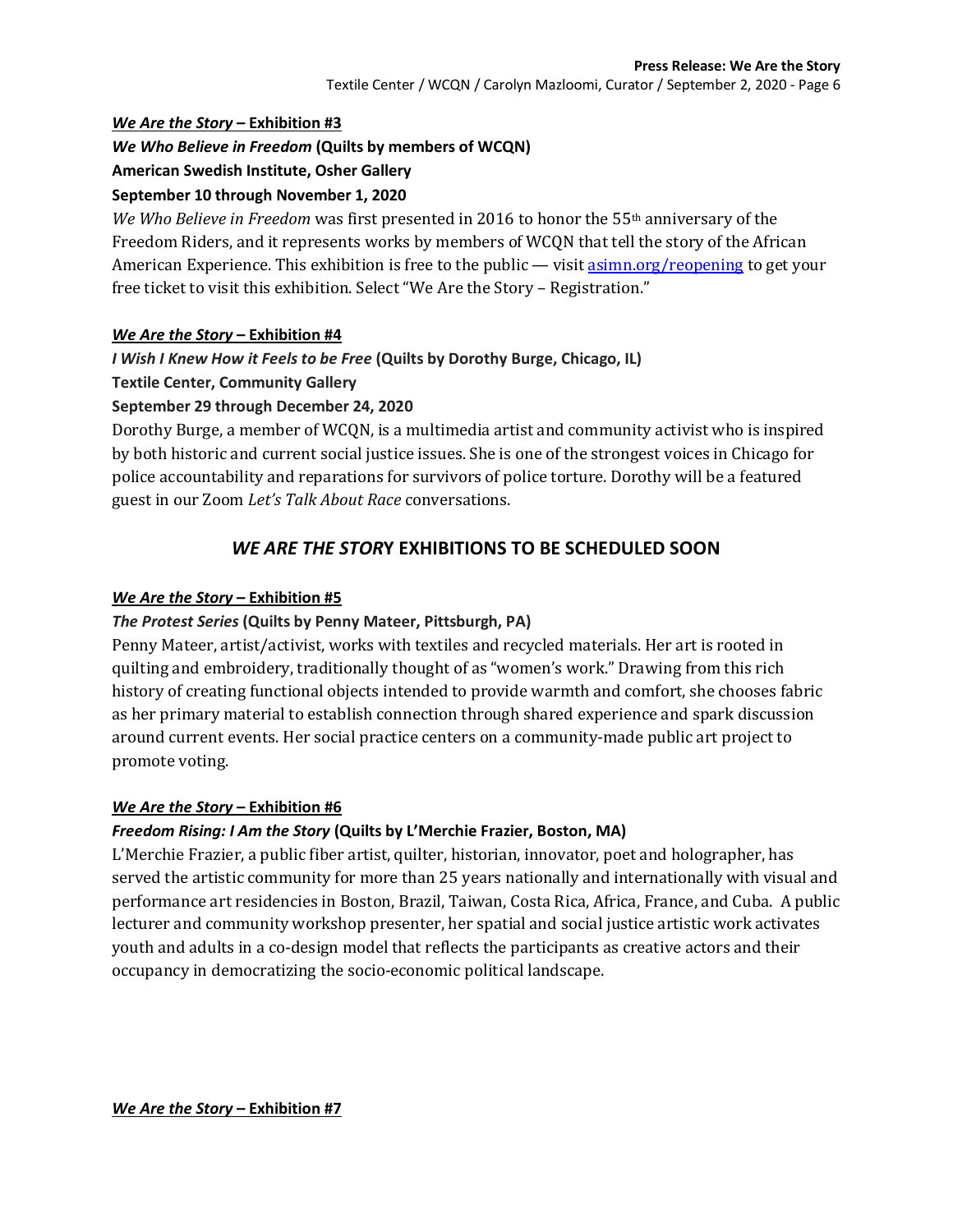Textile Center / WCQN / Carolyn Mazloomi, Curator / September 2, 2020 - Page 7

### *Sacred Invocations* **(Quilts by Sylvia Hernandez, Brooklyn, NY)**

Sylvia Hernandez is a celebrated and self-taught master quilter, and she creates timeless, handcrafted works that address community and human right issues. Sylvia is currently the president of the Quilters of Color Network of NYC, co-president of the Brooklyn Quilters Guild, and she is a member of the WCQN. She teaches at El Puente Academy of Peace and Justice, MS 50 and has worked with AgitArte, a social justice group that has led community educational and art programs in marginalized communities in Puerto Rico and locally.

### **ABOUT THE WOMEN OF COLOR QUILTERS NETWORK (WCQN)**

For African American women quilts have always been at the core of artistic expression, taking form in the social, economic, and spiritual lives of the women who make them. Founded by Carolyn Mazloomi in 1985, WCQN is a non-profit national organization whose mission is to educate, preserve, exhibit, promote and document quilts made by African Americans. WCQN showcases the work of its members through critically acclaimed traveling exhibitions that tour museums throughout the United States, including the Smithsonian. WCQN has exhibited quilts in Japan, England, South Africa, Italy and Australia as part of art programs sponsored by the United States Department of State. For more information, visit: wcqn.org.

#### **ABOUT CAROLYN MAZLOOMI**

Historian, curator, author, lecturer, artist, mentor, founder, and facilitator — the remarkable and tireless Carolyn Mazloomi has left her mark on many lives. Trained as an aerospace engineer, she turned her sites and tireless efforts in the 1980s to bring the many unrecognized contributions of African American quilt artists to the attention of the American people as well as the international art communities. From the founding of the African-American Quilt Guild of Los Angles in 1981 to the 1985 founding of the WCQN, Carolyn has been at the forefront of educating the public about the diversity of interpretation, styles and techniques among African American quilters as well as educating a younger generation of African Americans about their own history through the quilts the WCQN members create.

A major force as an artist in her own right, Carolyn's quilts can be found in private collections around the world as well in distinguished museum collections in the United States. To date she has published 12 books highlighting African American-made quilts. Her artistic work, as well as her defense of solid research, has disrupted long-standing myths about African American quilts, myths much debated among quilt historians and quilters alike, and thus moved the conversation about African American quilt history forward to more a solid academic footing. For more information, visit: carolynmazloomi.com.

#### **ABOUT TEXTILE CENTER**